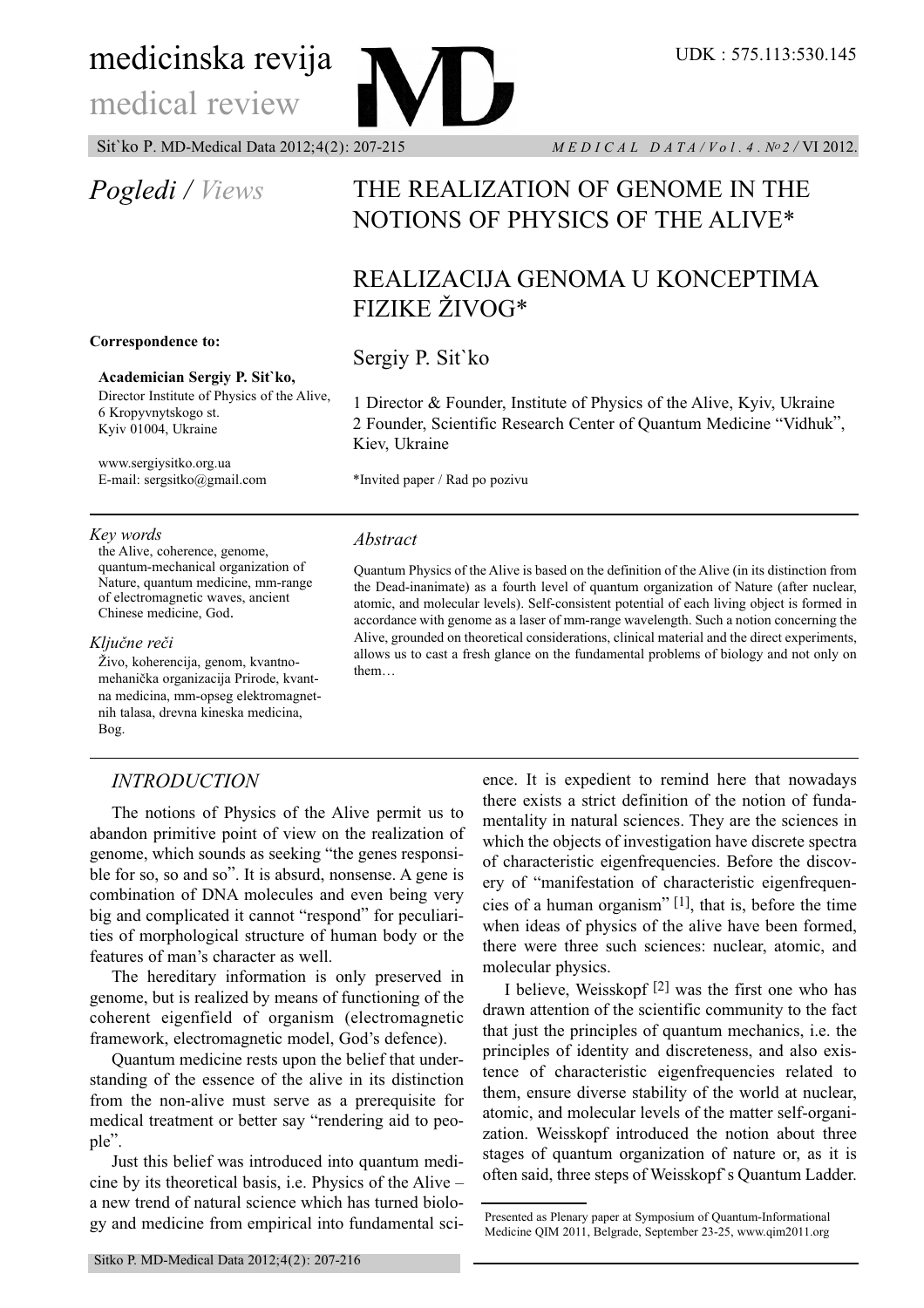Guided by the well-known facts of the levels overlap in the energy spectra of manymolecular structures (due to the screening mechanism and close connections in solid bodies and liquids), Weisskopf has guessed that the third molecular level was the last level of quantum organization of nature, and molecular physics was the third and the last fundamental science, respectively.

At the same time, in nature, besides nuclei, atoms, and molecules, there is also at least one more class of objects which are characterized by diversified differential stability as well. These are the living beings. Life is not a substance that constantly varies its form and structure as "the ocean of life" in the well-known film "Solaris". The earth, water, and air are inhabited by quite discrete representatives of flora and fauna. There are their species, genera, particular individuals. Their similarities and differences are stable in time: at any continent we distinguish cats, dogs, sparrows.

We, I mean the humans, are also much alike to each other, but each of us has individual features of appearance which remain unchanged so that we recognize ourselves (in a mirror) and our acquaintances when we see them. Thus there arises a temptation to explain diverse differential stability of the living by the same principles of quantum mechanics, i.e. the principles of identity and discreteness and, accordingly, to consider the living systems as the whole quantum-mechanical entities <sup>1</sup>.

## *2.Physics of the Alive and Macroscopic Quantum Effects in Biophysics*

Microscopic dimensions do not serve as the necessary condition for application of quantum mechanics. The presence of macroscopic quantum effects testifies to this fact: superfluidity, superconductivity, Josephson effect. Actually the necessary condition for application of quantum mechanics is existence of the entire selfconsistent potential in the system. The self-consistent potentials of the same type determine the existence of the objects which form the respective steps of quantum ladders.

In other words, *the necessary condition* for formation of the whole macroscopic quantum-mechanical entity is existence of the efficient long-range acting forces within a restricted energetic (frequency) range that would have created the coherent multimode fields of laser type in each entity.

Additionally, *the sufficient condition* for existence of macroscopic quantum-mechanical entity at its own step of Weisskopf`s quantum ladder is the availability of the mechanism of self-support of such types of fields, and of characteristic spectral composition defined by active centers, but certainly on condition of positive energy of their joining.

Such conditions are realized in the living systems.

Really, as shown by Fröhlich  $[3]$ , the frequencies of eigenoscillations of cytoplasmic membranes of all living systems must lie within  $(10^{10} \div 10^{11})$  Hz range. It means that this is the range where we can observe the effects of resonance amplification of selective modes related with the reaction to changes of spatial genome structures in the process of DNA replication, RNA transcription, protein translation. In this context, of great importance is the existence of the so-called proton transport described by Mitchell [4], which consumes a considerable portion of metabolic energy of cells and which constantly maintains the great tension of electric field on cytoplasmic membranes (approximately  $10^5$  V/cm). Just this fact may (potentially) turn the cells (their membranes, to be more exact) into the active centers of formation and maintaining of coherent eigenfield of a body in millimeter range of electromagnetic waves.

However, as water prevails in chemical composition of human organism and this water intensively absorbs the mm-range electromagnetic radiation, so the necessary condition of generation of coherent modes is not sufficient as yet, though the favorable conditions exist ( $hv \ll kT$ ). In this case the relation of probability of induced transitions to spontaneous ones is much higher than unity  $(P_{ind}/P_{\text{spon}} \sim kT/hv >> 1)$  [5].

That is why the answer to the question whether the real situation in living organisms lies beyond the threshold of non-equilibrium phase transition to coherent state, should be obtained by way of observation and research.

Such observations exist.

Several thousand years BC the Chinese men of wisdom, who have laid the foundation of what we call now the Ancient Chinese Medicine or acupuncture, were guided by the ideas that the internal organs of a man are intersected by the lines, the so-called meridians (channels), whose external tracks are situated at the surface of a body. There are 26 channels, twelve paired and two unpaired. The majority of biologically active points (BAP) or acupuncture points are situated just over them. These points are used for sticking the needles into them according to the needling technologies (by way of example see [6]).

Skeptical attitude of the official West medicine towards the Ancient Chinese medicine in spite of undeniable achievements of the latter is related to the ideas concerned with the existence of a meridian network. The problem resides in the fact that channels are not observed at anatomic-morphological level, and the West medicine based on the so-called chemical paradigm adheres to the visualization principle claiming

<sup>1</sup> We must do justice to Weisskopf: drawing schematically his quantum ladder, he has also drawn the fourth step with discrete energy levels – the level of life – as early as in 1972… with no comments, just as a foresight of a genius.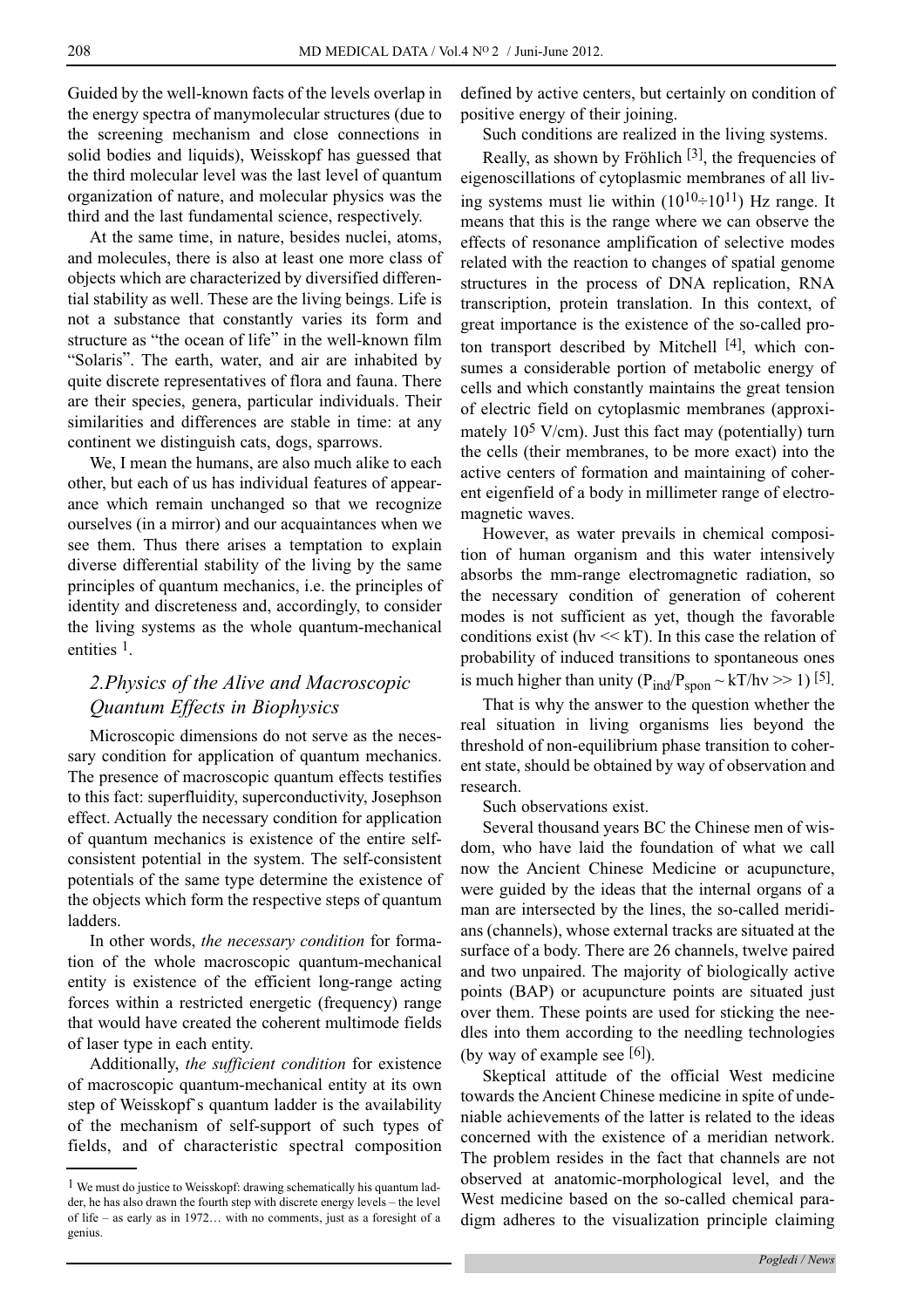that only something that can be seen directly by an eye or with the help of a microscope does actually exist and can be an object of scientific research in an organism. The origin of so primitive, at first sight, ideas can be understood if we consider the history of development of the West science in general, and medicine and biology in particular. The modern West medicine had been forming in the middle ages staying under the pressure of religious dogmatism, with canons defended by the Inquisition in the struggle against heretics. The meticulous medical men were in a constant danger to be enlisted among the heretics. The bravest of them displayed their protest by spontaneous formation of primitive materialistic world outlook. In the struggle against official religious scholasticism they shifted to positions of the extreme atheism, denying the very existence of God with the argument that "nobody saw him".

In my opinion, just this argument underlies the principle of visualization which has been considered the criterion of science in medicine and biology for many centuries.

During the same centuries, the fundamental science studying the non-living nature expanded essentially our ideas about it, in particular, due to the field concepts. And nowadays, even at domestic level nobody is surprised at the possibility to tune the radio or TV sets to a great number of stations or the possibility to chat by mobile telephone, though it is impossible in all these cases to "view" by an eye the carriers of information.

As to the scientific notions, the mankind enters the third millennium with strong recognition of the idea that in the worldview a field and a substance are represented at the fundamental level as equal in rights.

It is worth noting that for several centuries, i.e. long before formation of concepts of quantum electrodynamics and physical vacuum, physics (being nonoppressed by ideological burden in contrast to medicine and biology) has been guided by global principles which reflect the material unity of the world due to existence of the effective long-range action and which underlie the laws of modern physics. I mean the principle of the least action (Maupertuis), the principle of the shortest optical path (Fermat), the least losses principle (for current), the principle of a system transfer to the lowest potential energy, etc.

It is difficult to imagine that not a single person in medicine and biology knew nothing about it. Then a question arises: why is it considered the axiom that for a child birth nothing is needed apart from the union in vitro of a spermatozoid and an ovum, for example? Or else, that it is necessary to look for the genes which are "responsible" for something [7]?

I am convinced that *the cause of such views is macroscopic dimensions of independently functioning living objects.*

Really, the modern West civilization was based on atomistic ideas of Democritus according to which cognition of nature must proceed by way of division of the macroscopic objects surrounding us into smaller parts, up to the indivisible ones (atoms) and their study would give an answer to all questions. And though today our atoms are not the smallest objects of the microworld, the atomistic idea itself proved to be very fruitful and the achievements of the West civilization testify to this statement.

It should be recognized that the physicists who made revolution in natural science in the first decades of the last century have also contributed to consolidation of false idea that only in the microworld there occur the events having the fundamental importance.

As it is known, the pretext for the above-mentioned revolution was impossibility to explain certain phenomena of the microworld by the laws of classical physics, and its consequence was the origin of quantum mechanics, the principles of which (identity and discreteness), as was noticed earlier, ensure the existence of three steps of Weisskopfžs quantum ladder and, respectively, three fundamental sciences: nuclear, atomic, and molecular physics. It means that manymolecular objects having no discrete energy levels cannot carry the fundamental information.

In this way, beyond the interest of fundamental science (with its notions of field, virtual particles and photons, quantum transitions and metastable states, volume and length of coherence, etc.) there was left not only the whole macroscopic physics but the entire living world. It means that according to the standard notions the integral living beings (the humans inclusive) must be studied within the scope of classical physics solely, painted with chemical reactions, and the phenomenon of life itself is a singularity which stays outside the science.

Thus, we are the witnesses of the absurd situation: all people have no doubts that the living differs from the dead, life from death, but dozens of biological and medical sciences, the task of which must have been the support of life in its opposition to death, were not imbued with the phenomenon of life studying only its fragmentary signs.

## *3. Physics of the Alive and Quantum Medicine*

Physics of the alive and quantum medicine have radically changed the situation. It became clear that an organism displayed all signs of the whole quantummechanical system, the ground state of which is health and metastable state – disease.

And really so, transition from the metastable to the ground state, similarly to the preceding steps of the quantum ladder, is realized in a body during medical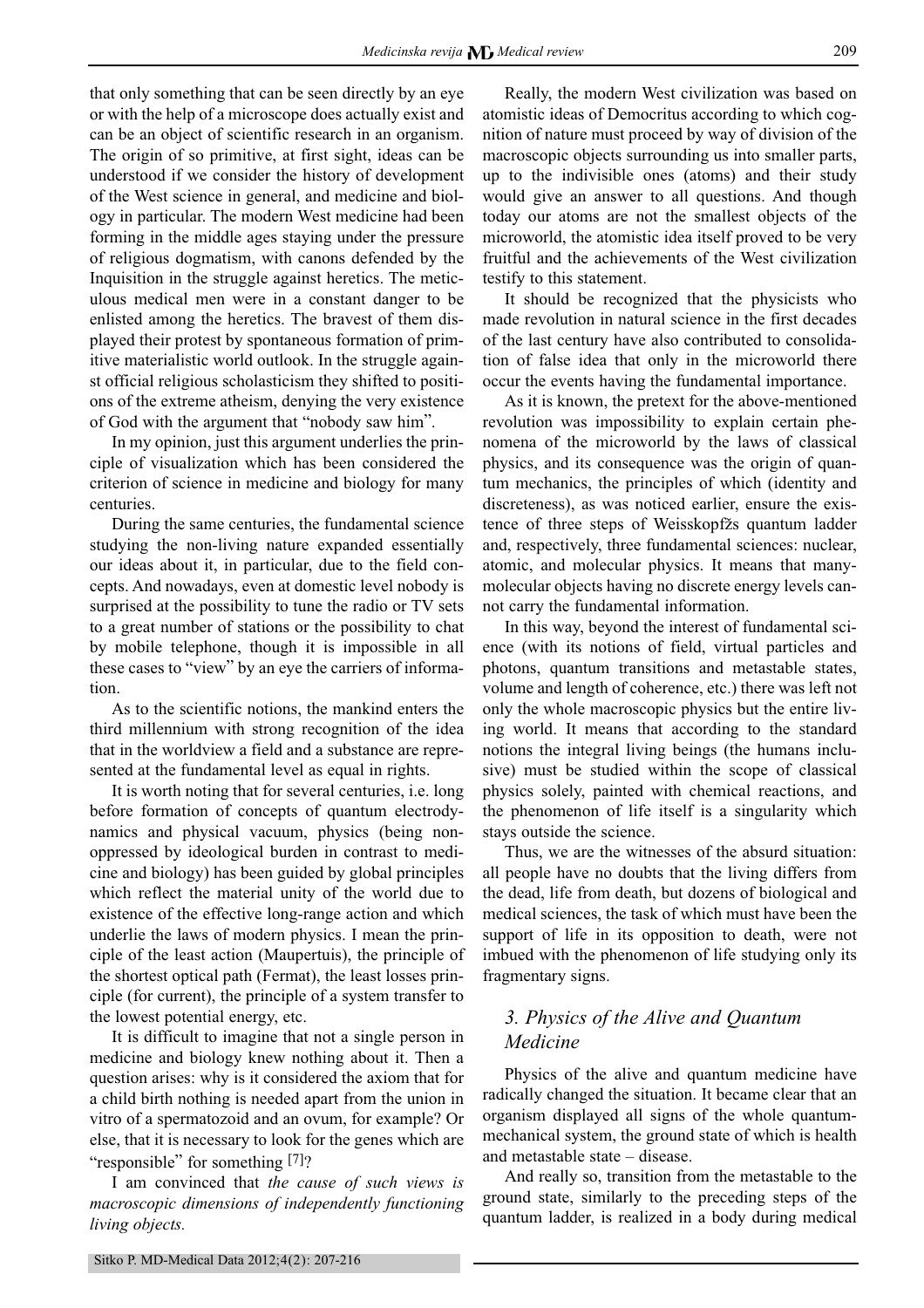treatment by mm-range electromagnetic quanta, the energy of which stimulates transition of the system from metastable state to such an excited state from where a cascade transition into the ground state (health) goes by the selected rules with the higher probability than the return to the metastable state (Fig. 1a,b).



*Figure 1a. Organism's ground state (health). Landau-Haken potential V(q)=kq2/2+k<sup>1</sup> q <sup>4</sup>/4 (k<0, k1>0).*

As is generally known  $[7, 8]$ , the basic technology of quantum medicine is microwave resonance therapy (MRT) which makes use of the flows with spectral density  $(10^{-21} \div 10^{-20})$  W/Hz cm<sup>2</sup> in medical practice. This density corresponds to quite a few mm-range quanta.

In this way, the physician of quantum medicine working with extremely low flows of the mm-range electromagnetic radiation tries to do his best to implement the conditions depicted in Fig. 1b. At one of these "resonance" or therapeutic frequencies, the electromagnetic framework of human returns to the ground state and as far as the framework is self-consistent with anatomic-morphological structure of a body, so such an approach induces the process of adjustment of the anatomic-morphological structure to the restored framework, i.e. the process of cure starts. Taking into account that the organs and other morphological structures of a body cannot get reconstructed in a moment, there remains probability that with the lapse of time (several hours) the organism will return to metastable state though deformation of potential decreases and the state approaches to the one depicted in Fig. 1a. It should be noted that according to variation of the potential form, therapeutic frequencies may be changed in the following days of treatment, so the resonance "tuning" is necessary at each session. It is easy to notice that in a healthy organism there are no therapeutic frequencies and this fully corresponds to the practice of the MRT application.

Let us return to the question about formation of the coherent field of a body, existence of which, in accordance with genome, allows to perceive an organism as a whole quantum-mechanical entity.

The investigations showed that the maximal MRT efficiency is observed in those cases when the action of the source of the mm-range electromagnetic radiation



*Figure 1b. Metastable state (disease) of the organism. Deformed Landau-Haken potential. The way out of metastable state (treatment) is shown with usage of MRT.*

is directed to biologically active points (BAT) of a body which correspond to acupuncture points, and are located mostly, as it was noticed above, over the external tracks of the channels painted on sculptural images of a man by Chinese men of wisdom more than 5000 years ago.

I have already written that trajectories of the meridians do not have morphological peculiarities, i.e. they cannot be seen by eyes, that is why the West medicine denies their real existence in the belief that their only destination may be to help the physicians-needling therapists to find BAP on a human body.

We managed "to see" the channels [9].

They actually exist and really connect the fingertips of hands and legs with the internal organs, but not within a visible range seen by the eyes but just within mm-range of electromagnetic framework, coherent eigenfield of an organism, due to which there exist efficient long-range acting forces of an organism ensuring its quantum-mechanical entirety.

According to the ideas of physics of the alive, formation of a meridian system of a body begins during 14<sup>th</sup> week of an embryo development. At this time cartilages harden and are turned into the bones, this is accompanied by spontaneous breaking of symmetry at fundamental level: the running waves are reflected from the nails thus forming dynamic interferential picture such as standing waves. This can be observed as a papilar picture at the fingertips of one's hands and legs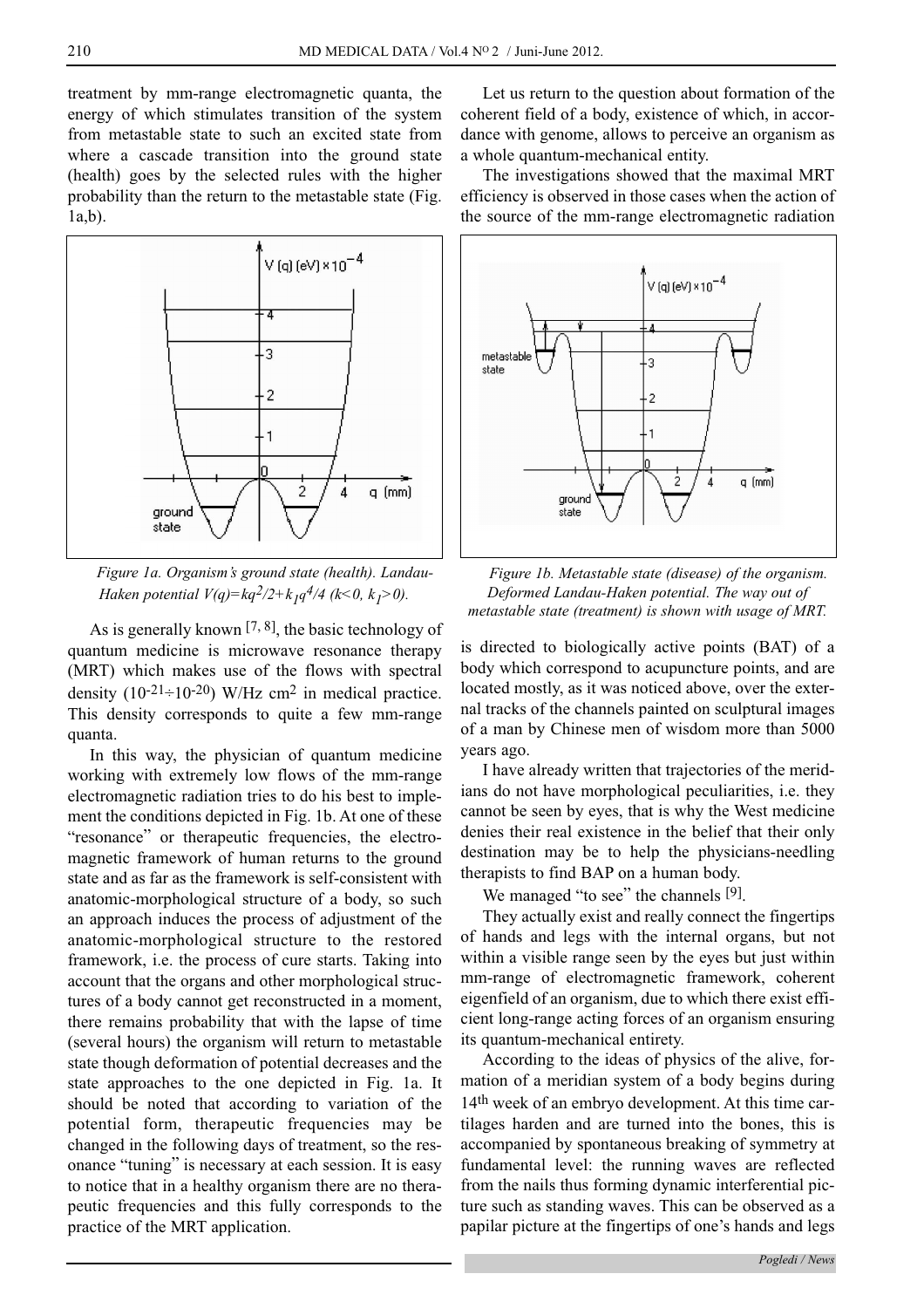[10] . The meridian system in the form of dynamic waveguides is formed due to reflection of the running waves from the bones, on the one hand, and, on the other hand, from the inside skin surface in the area of BAPs, positions of which on the surface of skin are defined with the places of falling of the running waves at angle of the complete internal reflection [10]. Stability of the meridian system during functioning of the joints is ensured by the obligatory presence of BAP in the center of flexions of each joint of the limbs.

The measurements carried out with the help of specially designed radiometric system at the level of the inherent noises  $\sim 5.10^{-23}$  W/Hz·cm<sup>2 [8, 11]</sup> gave the possibility to obtain the important characteristics of the channels and BAPs:

1. The channels have diameter  $(3\div 5)$  mm, at least at the spots of their approaching the surface in acupuncture points;

2. The refraction index inside the channel is the same as in atmosphere, that is  $n = 1$ , but not  $5\div 6$  as in the body outside the channel areas;

3. In case of functional disorders related to the concrete channel, at density of the external flux within the range of  $(10^{-21} \div 10^{-20})$  W/Hz·cm<sup>2</sup>, the respective acupuncture point completely absorbs this radiation, that is, the black-body mode is realized with the absence of reflection;

4. With the current density increasing up to 10-19 W/Hz·cm<sup>2</sup> and more, the situation changes in a triggering way – BAP completely reflects the external mmradiation (it can be suggested that just in this way life on the planet is preserved under condition of technological electromagnetic pollution of the environment within the life range which is, in natural conditions, devoid of the sun effects due to the intensive absorption of mm-range electromagnetic waves by the atmosphere).

The above-stated properties of the channels actually allows to consider them as dynamic waveguides along which light-excitons are running ensuring the coherence of the entire electromagnetic framework of a body <sup>[12]</sup>. Such an interpretation gives good reason to apply the electrodynamics laws in the attempts to understand the peculiarities of the metric scale used in ancient Chinese medicine.

It is known that the distance between acupuncture points along the external tracks of the channels in the ancient Chinese medicine is measured in the specific length unity – *cun*. One *cun* length is different with different people, because it is defined by anatomic characteristics of a particular organism. In monographs concerning acupuncture [6], to determine the *cun* length, as a rule, it is recommended to give due regard for certain anatomic peculiarities of a hand. Generally speaking, one *cun* is approximately the width of a thumb in the plane of a nail in a joint, that is, this value for the grown-up person with common anatomic proportions constitutes approximately 2.5 cm.

Let us turn our attention to the mechanism of formation of the field inside the channel, considering the



*Figure 2. Scheme of the channel as dynamic waveguide*  $P_0 = d/2$ .



*Figure 3. Cylindrical Bessel function of the first degree of zero order.*

latter as dynamic cylindrical waveguide with diameters  $d = (3\div 5)$  mm and refraction index equal to unity (n = 1), i.e. the same as in the air (Fig. 2).

In the process of formation of the standing wave along the waveguide  $(Z)$ , at first the running wave is in motion. Axially symmetric problem is solved in cylindrical coordinates  $(p, z)$ . Write down the wave equation:

$$
\nabla^2 E - 1/c^2 \delta^2 E / \delta t^2 = 0.
$$
 (1)

Its solution will be found as:

 $E = E_0 j_0 (k_\rho \rho) \exp (j(\omega t - k_z z))$ , (2)

where  $k_p$  and  $k_z$  are components of a wave vector in channel-waveguide along radius R and channel waveguide z, respectively, and  $j_0$  ( $k_\rho \rho$ ) is cylindrical Bessel function of the first degree of zero order (Fig. 3). Let us use the first root approximation:  $k_0 \rho_0 = 2.4$ .

Taking into account that Bessel function is eigenfunction of Laplace equation, after substitution of (2) into (1) we obtain: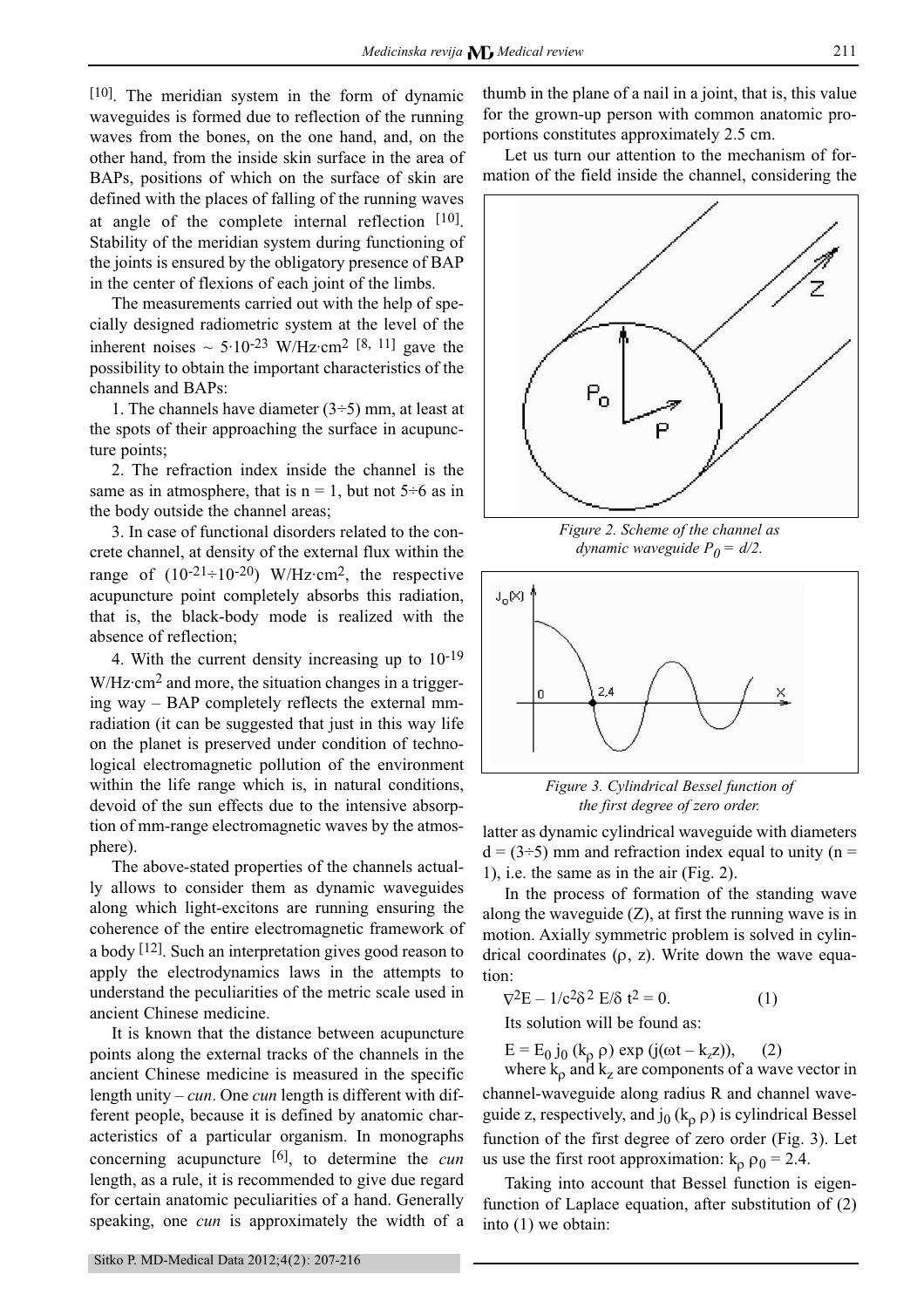– k<sup>ρ</sup> <sup>2</sup>– k<sup>z</sup> 2 + ω2/c2 = 0; ....................(3) k<sup>z</sup> = . (ω/c)<sup>2</sup> – k<sup>ρ</sup> 2. (4)

After substitution  $k_p \cdot \rho_0 = 2.4$  into (4) we obtain:

$$
k_z = \sqrt{(\omega/c)^2 - (2.4/\rho_0)^2}.
$$
 \n
$$
k_z = 2\pi/\lambda_z
$$
, where  $\lambda_z$  is wave length

in a waveguide; in addition, by taking  $\rho_0 = d/2$ , from formula (5) we obtain:

 $\lambda_z = \lambda_0/[1-(\lambda_0/1.3 \cdot d)^2]^{1/2}$  (6)

where  $\lambda_0$  is wave length in atmosphere and  $\omega/c = k$ =  $2\pi/\lambda_0$  is wave vector k in atmosphere; for  $\lambda_0 = (5 \div 6)$ mm and  $d = (3\div 5)$  mm, from formula (6) it follows

 $\lambda_z = (5 \div 6)$  cm.

In a standing wave formation, the distance between the maxima (and minima) equals the half of the wave length, i.e.  $(2.5\div3)$  cm.

Certainly, the values of  $\lambda_z$  given by formula (6) are very sensitive to the relation  $\lambda_0/d$ . But formation and support of the proper meridian in a body, in accordance with genome, represents a self-consistent process; when depending on the state of an organism, the meridian diameter d can "breathe" by fractions of millimeter, preserving constant distance in *cun* between atomic-morphological structures; if we take into consideration the internal tracks of the channel, then, perhaps, it controls also the structure and form of the internal organs.

#### *4. Biological Implications*

Such approach is in accordance with our perceiving that all living beings, due to existence of coherent eigenfields of everyone, are macroscopic quantummechanical entities which obey the laws of quantum mechanics. In particular, not only blood [13] but every liquid in a human organism ought to move as superfluid ones (for example, not touching the walls of vessels). Besides, every organism ought to be a superconductor  $[14]$  of the second type, stability of which in the environment realizes due to "breathing" of normal threads. Such role here renders meridians (dynamic waveguides).

In this way, besides anatomic-morphological structures of a body which we can see by eyes, there exists (actually exists, because it can be measured  $[11]$ ) something that it is impossible to see – the so-called electromagnetic framework of a man or, to be more exact in scientific sense, the coherent eigenfield of a human in mm-range of electromagnetic waves. This field is formed owing to electromagnetic activity of each cell of a body, but having been formed, it coordinates, synchronizes, and directs the functioning of each organ, each structure of a body in a mother's womb and after the child birth during the whole life. Taking into account that genome of each somatic cell of a particular organism is the same, so just by way of formation and functioning of this coherent field, this electromagnetic framework, the genome is not realized, as it was believed earlier, exclusively by way of chemical transformations within the cells (by cell division and proteins generation).

Apart from maintaining the growth of an organism, these processes (DNA replication, RNA transcription, protein translation, etc.) are also realized for the vital requirements, i.e. for the case when coherent field of an organism does not match its anatomic-morphological structure. This happens in two cases.

The first case is related to the situation when the external factors (blows, falls, injury, etc.) break morphological structure of an organism and form mismatch between electromagnetic framework and its realization in a particular spot (for example, in a wound).

The second case is realized in the situation when under some extremely strong external stimuli, the coherent field gets deformed. It no longer corresponds to the genome and gradually imposes its deformation to the anatomic-morphological structure which cannot be removed by the methods of the medicament therapy. In this way chronic diseases arise.

The stated approach gives us the new attitude to solution of many well-known problems of biology. By way of example, let us consider two of them: the "garbage genes" problem and the wounds healing problem.

Existence of nearly 98% genes as if not participating in the hereditary information transfer is considered as one of the most painful paradoxes at the modern stage of development of biology. This problem does not exist for Physics of the Alive, since it considers that all 100% of the genome genes participate in formation of coherent eigenfield of a body in mm-range of electromagnetic waves (the electromagnetic framework). In conformity with the quantum mechanics laws, the potential wells of Landau-Haken type along the meridians, which at this approach are considered as Poincare`s limit cycle, are filled with the energy levels. Transitions between these levels, in accordance with selection rules, form the spectrum of characteristic eigenfrequencies of a particular organism. The genome hereditary information is retranslated just in this spectrum. This spectrum is universal passport of an organism and, as mentioned before, it is visualized in the form of papilar patterns on the soft flesh of fingers of hands and legs, which are (proceeding from positions of physics of the alive) nothing else but the dynamic interferential images (on concave screens) of the direct and reflected from the nails eigenwaves of an organism [10].

In a healthy organism whose quantum system is devoid of metastable states, the electromagnetic framework is self-consistent with anatomic-morphological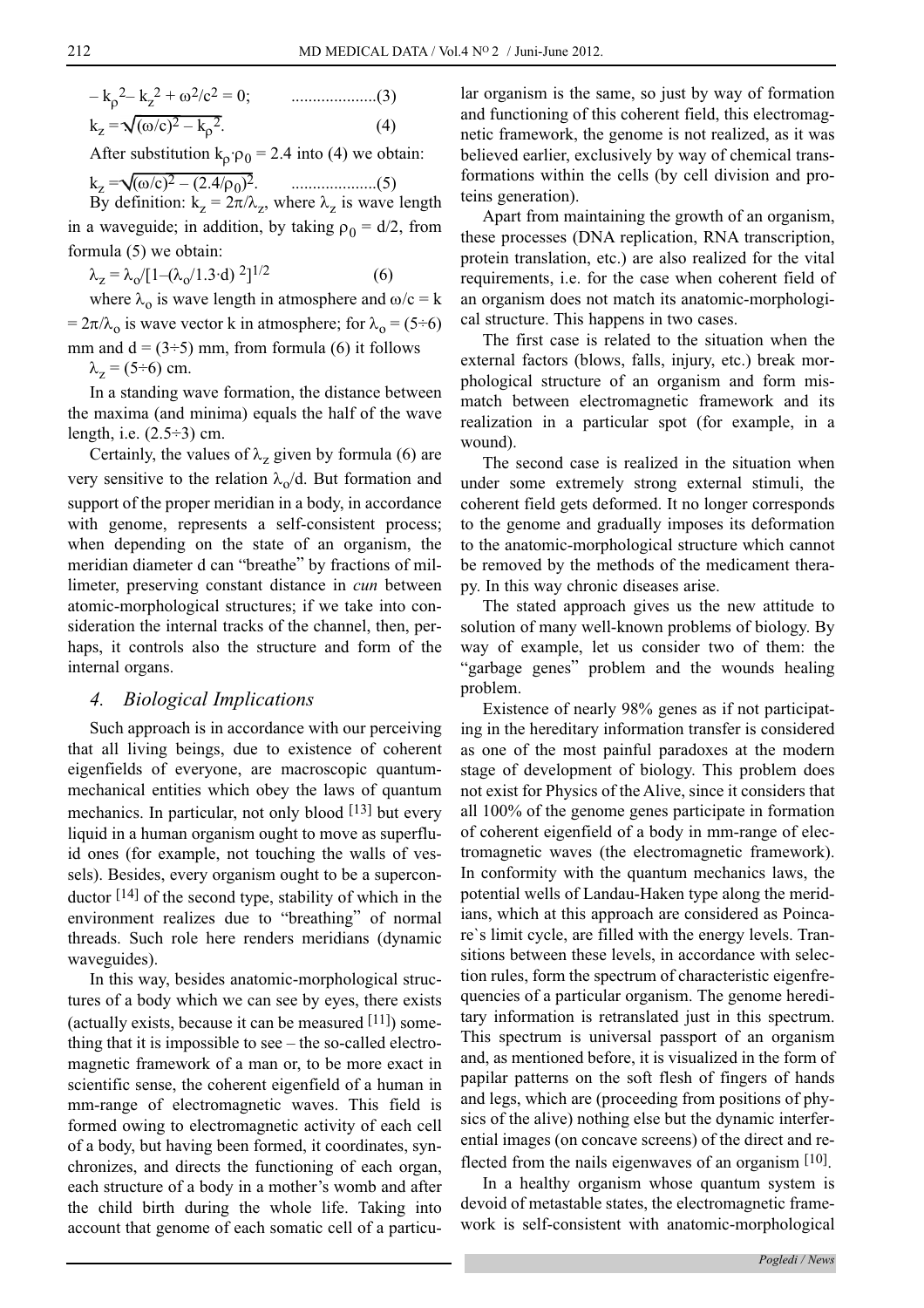structure. For maintaining of such a state, biochemical mechanisms of the cell division and protein generation must switch on from time to time and in the definite spots of an organism, namely, in those where between the structure of a coherent field and its morphological realizations mismatch begins to exceed the definite threshold. This happens in the situations when even in natural conditions, life-time of certain cells or tissues is restricted, for example, for epithelium tissues or erythrocytes. Let us remind that life-time of the human erythrocytes constitutes 120 days and nearly 2.5 mln of them dies and is generated again in a spleen and liver each second. For constant maintenance of these processes, the coherent field of an organism actually utilizes only very insignificant portion of the genome.

Quite a different picture must be realized during the embryo development (embryogenesis) and in postnatal period (morphogenesis), in case of the damages of electromagnetic framework or injuries of anatomicmorphological structure of an organism. In all these situations, much greater part of the genome, up to one hundred percent<sup>2</sup>, proves to be effectively actuated depending on the specific conditions in the chain "genome – coherent eigenfield – anatomic-morphological structure".

By way of example, consider a prosaic situation which can take place with everyone. You have cut a finger. Why the wound is healing? Why just that kind of tissue is formed which is required and in the quantity that is required and in such a way that if the cut is not very deep, then in some days even trace of it will disappear?

Despite the seeming simplicity of these questions, the answers on them are related with solution of one of the fundamental problems of biology – the problem of morphogenesis, form creativity and differentiation of tissues. Within the boundaries of classical biology and linear physics, there were no answers to these questions, moreover it was unclear how to get closer to their solution.

By the end of past century when the revolution in natural sciences has taken place, the situation changed. It was due to recognition of the importance of non-linearity and openness in formation of stable self-organized systems far from thermodynamic equilibrium. That is, the conditions of local entropy decrease became clear. Implementation of these ideas resulted in origin of two new sciences: synergetics and theory of dissipative structures.

Undoubtedly, Belintsev [15] was the one who applied the methods of self-organization theory for development of the foundations of biological formativity and solution of the related problems in the most professional and fruitful way. Unfortunately, he remained within a chemical paradigm; he believed that the carrier of long-range forces were the so-called morphogenes, chemical substances formed by some elements of future organism during form creativity and absorbed by the others. This approach has not allowed him to make a step towards understanding of the living as the whole quantum-mechanical entity which is situated at the fourth step of a quantum ladder when selfconsistent potential is formed in accordance with genome as coherent eigenfield of a body within millimeter range of electromagnetic waves. Just this definition lies at the basis of physics of the alive.

From these positions the phenomenon of healing of the injured (cut) finger finds its *schematic explanation.* In the wound area a certain number of cells were destroyed, but electromagnetic framework – coherent eigenfield of an organism remained, since it was created by billions and billions cells of an organism carrying the same hereditary information. The mismatch between the structure of a coherent field of a body (realized owing to the spectrum of its characteristic eigenfrequencies and which describes by the universal electromagnetic language all the details of body's structure and its functioning) and the deformed morphology at the injured spot initiates the standard and well-known mechanisms of cells' division and generation of the particular proteins just at the injured spot (DNA replication, RNA transcription, protein translation). These processes must proceed under control of the electromagnetic framework until the mismatch between a framework (which gives what is necessary) and morphological structure at the injured spot becomes less than sensitivity threshold of the system realizing this mechanism of communication.

The expression "schematic explanation" was underlined earlier because I do not actually have a claim on description of the details of formative mechanisms. It is just a scheme as yet but the real scheme based on the modern scientific ideas [3,9-27], medical-biological and physical measurements [28-33], the impressive clinical results [34-43] obtained during 20 years in the process of curing of hundreds of thousands of patients in many countries of the world.

So I hope that the above-stated, the new in principle, ideas about the nature of life which form physics of the alive and quantum medicine, will enable biology (and medicine as well) to overcome the prejudice, the historical roots of which I described in this paper and which essentially hamper the development of the

<sup>2</sup> The real situation is much more complex. I understood this, preparing for publication the unpublished proceedings of my father, Prof. Sit'ko Panteleimon Onufrievich, Doctor of biological sciences, genetics scientist, on occasion of his 100 years birthday anniversary (1906). To all appearances, he was the first to pay attention to so-called "polygenomity of heredity", i.e. that there should be inherited not only the genome connected to DNA, but also division mechanisms (among them occurrence of division spindle, ensuring divergence of chromosomes in mitosis and meiosis), formation and functioning of mitochondria as energetic pool of cells, etc. So the development of exclusively chromosome heredity theory is of rather fragmentary, initial character.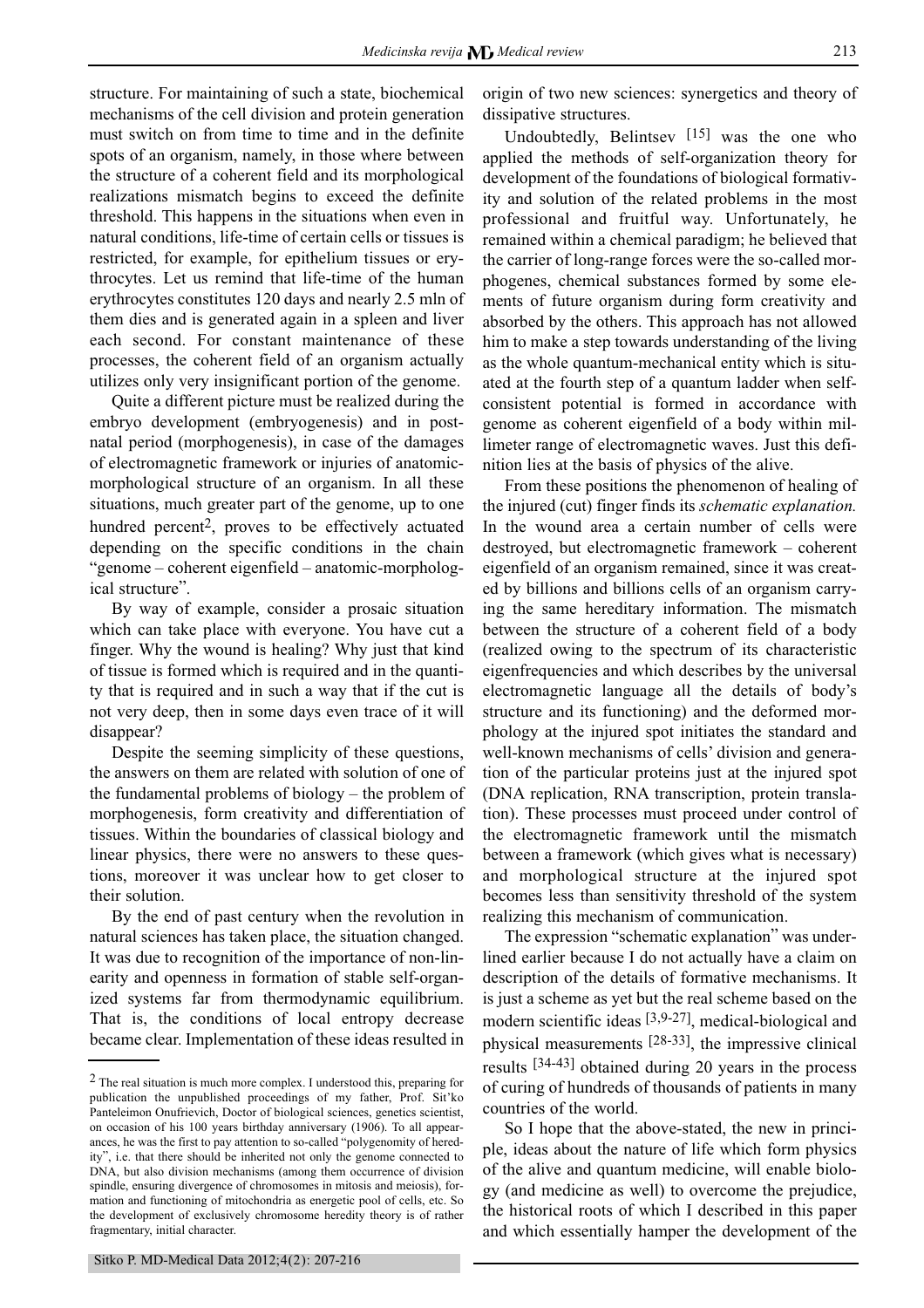relevant sciences. I hope as well that planning of the further research in biology and medicine will be carried out with due regard for the stated above.

## *5. Medical Implications*

We discussed the process of healing i.e. self-cure. But what can be done if the disease becomes chronic and is not cured by itself, or with the efforts of surgery and the medicament therapy. It was mentioned that this corresponds to the situation of disorder (deformation) of the electromagnetic framework itself. Quantum medicine (and, respectively, its basic technology – microwave resonance therapy – MRT) are aimed at restoration of electromagnetic framework of a human. The patented technologies of diagnostics and quantum medicine therapy [44] allow for determining of disorders in these or that channels and for eliminating them.

As a rule, the course of treatment consists of  $10 \div 12$ sessions, 45÷70 minutes each. During this time the metastable state of the framework decreases so much that not a single self-organization level can be formed here. In other words, the framework of an organism is constantly in the ground potential well.

The express-diagnostics methods [31,32,35,42] used by us, permit us to monitor the dynamics of treatment and to make the adequate corrections, if necessary.

The most impressive (even fantastic from the point of view of the West medicament therapy) results are observed at the first session. At the moment of resonance which ensures returning of quantum system from metastable state to the ground state, the patient feels that his pain disappears practically instantly, the feeling of lightness, of imponderability, complete bliss arises, in the closed eyes there appear dark blue, light blue, violet, green colours or bright white radiance.

Let me remind that MRT is monotherepy, i.e. its application envisages the complete rejection of any drugs or medicaments several days before the first session. Thus our patients pass to the new, non-chemical medicine.

It is important to underline that the procedures of BAP stimulation are realized by the powers carrying a few quanta  $(10^{-21} \div 10^{-20})$  W/Hz·cm<sup>2</sup>. The points of action are located, as a rule, in a distal way, on fingertips of hands and legs, sometimes in other places. To apply stimuli directly to the wound or painful area is prohibited categorically. The first and very important MRT rule is formulated as: never exert influence upon a focus of a disease.

It was found that subjective sensations of a patient are more reliable and efficient method of "tuning" to resonance. The point is that human sensations have been formed as a result of action of millions of selfconsistent structures of an organism, which ensure its functioning. The most reliable value herewith is the painful sensation. Adjustment to resonance aimed at removing the pain proved to be the important and obligatory prerequisite of successful treatment. The modern quantum medicine technologies (Sit'ko–MRT) ensure practically complete removing of pain even in case of the grave oncological patients when anesthetic drugs fail to help.

Unfortunately, this does not mean that in all cases of rendering help to very grave and "incurable" patients we can save them from their disease and also from the consequences of their treatment by well-recognized methods of the West medicine: surgical operations, chemical therapy, and irradiation. But almost always we manage to improve their quality of life: to prolong it maximally without taking drugs and other chemical preparations; to remove the pain allowing the patient to keep his dignity and to associate with his relatives and fellow men up to the last day. In this way, the objective reasons for discussion about euthanasia disappear.

As the treatment proceeds, the depth of metastable well of self-consistent potential of an organism decreases as well as the probability of residence of an organism in this well, and the averaged sensations during the session become less acute. In case of the complex potential restoration which corresponds to the healthy organism criterion according to our ideas, the "resonance sensations" disappear, which gives the reason to speak about experimental definition of a healthy person as such who does not respond in any way to the external mm-range electromagnetic radiation of extremely low intensity.

As we see, even the first steps of the new sciences – physics of the alive and quantum medicine, based on the comprehension that life is the fourth fundamental level of quantum organization of nature – make it possible to approach the solution of global problems of biology and medicine in a new way. So it is a natural hope that practical medicine would, as soon as possible, take into account the new ideas about the nature of life and implement the available technologies of quantum medicine in order that the declared slogan: Medicine of the third millennium – "Life without pain", would have been realized in the forthcoming ten years.

### *6. Philosophical Implications*

To conclude the paper I would like to pay attention to philosophical aspect of the concepts of physics of the alive.

I have underlined more than once that all the living beings are macroscopic quantum-mechanical entities which obey the laws of quantum mechanics (beginning with its principles).

At the same time we get used to treat ourselves and other living beings surrounding us (people, dogs, cats, birds, etc.) as the common macroscopic entities which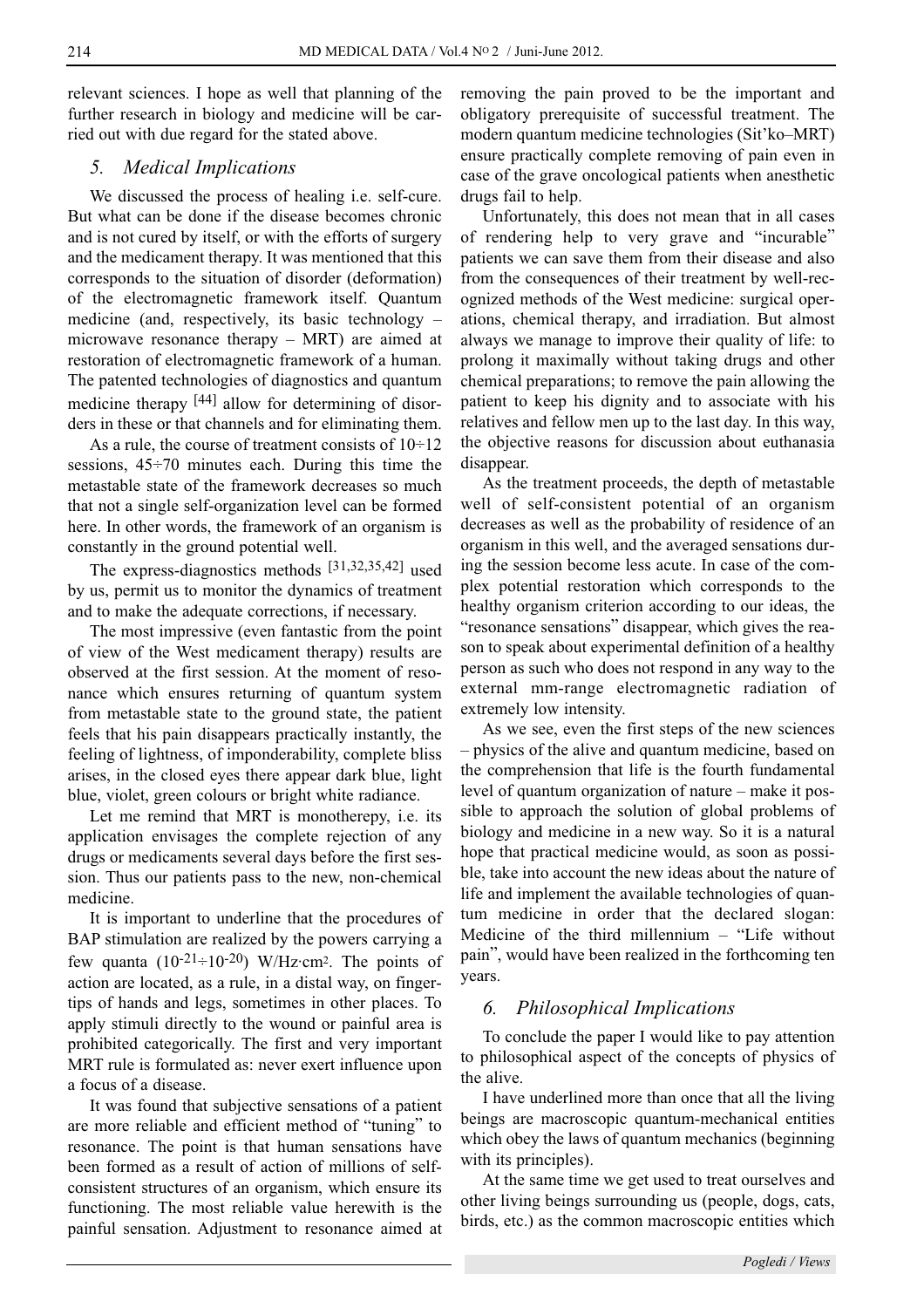obey the laws of classical mechanics. According to these laws we are moving, the forces of gravitation and inertia affect us, in a free state we are positioned with the minimum of the potential energy, our extremities and jaw bones work by the law of levers. Moreover, millions of chemical reactions in a body take place in accordance with the laws of chemical transformations, just those, which can be observed and re-created outside a body. And what is the living organism – the quantum-mechanical entity, the object of classical mechanics, or the extremely complex computer which defines the sequence of chemical transformations, generation of the adequate ingredients, etc.?

The first, the second, and the third, all at once… and something else above it. Under the words "something else above it" I imply "the special point" around which there occur events related to formation of the electromagnetic framework inside a mother's womb. From mathematical viewpoint this corresponds to Poincare solution of nonlinear differential equations as the limit cycles in the phase plane. During the embryo period and further on, during the whole life, there have been developed and sustained synergetic scenarios [45] which are called the dissipative structures hierarchies. And at different intersections of the cognition planes, they characterize the living as a whole quantum entity as well as a complex computerized factory and also as an object of classical mechanics.

"The special point" is and, I am convinced, will always be beyond the cognitive possibilities of science. Mechanical and chemical aspects of life are studied by the existing medical-biological sciences. Physics of the Alive and Quantum Medicine investigate the fundamental quantum-mechanical level of the living.

#### *7. CONCLUSION*

I am sure that nobody from mortals could treat anybody. What I can do (with my assistants) is to try to restore the patient electromagnetic frame (coherence eigenfield of the organism), knowing that if it would be successful all the rest the Nature will do by itself.

#### *Apstrakt:*

Kvantna fizika Živog bazirana je na definiciji Živog (za razliku od Neživog) kao četvrti nivo kvantne organizacije Prirode. Samo-saglašeni potencijal svakog živog objekta je formiran u skladu sa genomom kao laserom u mm-opsegu talasnih dužina. Takav koncept Živog, baziran na teorijskim razmatranjima, kliničkom materijalu i direktnim eksperimentima, dozvoljava nam da bacimo svež pogled na fundamentalne probleme biologije i ne samo na njih…